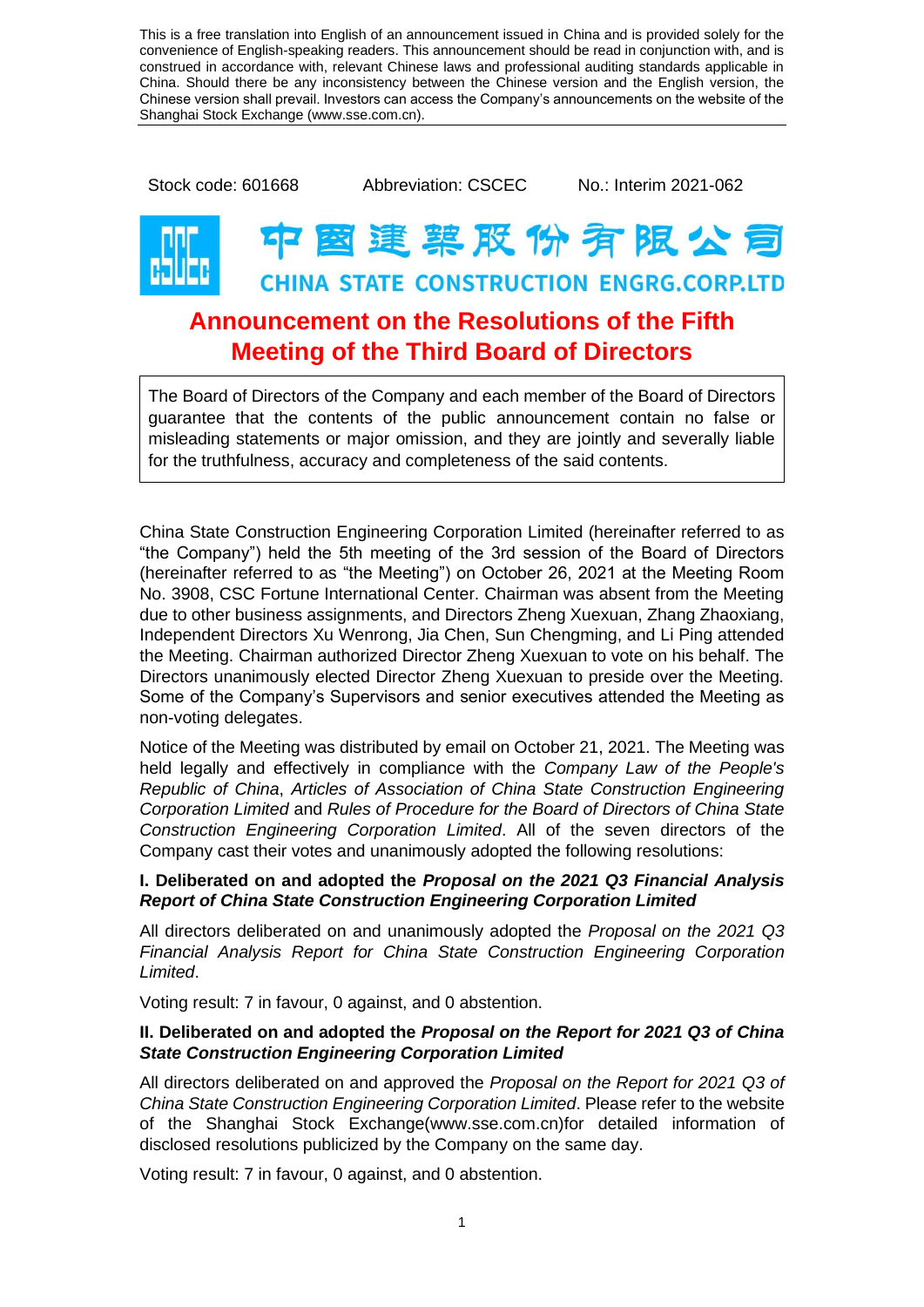This is a free translation into English of an announcement issued in China and is provided solely for the convenience of English-speaking readers. This announcement should be read in conjunction with, and is construed in accordance with, relevant Chinese laws and professional auditing standards applicable in China. Should there be any inconsistency between the Chinese version and the English version, the Chinese version shall prevail. Investors can access the Company's announcements on the website of the Shanghai Stock Exchange (www.sse.com.cn).

**III. Deliberated on and adopted the** *Proposal on the Amendments to the Rules of Procedure of the Boards of Directors of China State Construction Engineering Corporation Limited*

All directors deliberated on and approved the *Proposal on the Amendments to the Rules of Procedure of the Boards of Directors of China State Construction Engineering Corporation Limited*, and agreed to submit the proposal to the General Meeting for deliberation. Please refer to the website of the Shanghai Stock Exchange[\(www.sse.com.cn\)](http://www.sse.com.cn/)for detailed information of disclosed resolutions publicized by the Company on the same day.

Voting result: 7 in favour, 0 against, and 0 abstention.

#### **IV. Deliberated on and adopted the** *Proposal on the Authorized Decisions of the Board of directors on Investment and other Transaction Matters of China State Construction Engineering Corporation Limited*

All Directors deliberated on and unanimously adopted the *Proposal on the Authorized Decisions of the Board of directors on Investment and other Transaction Matters of China State Construction Engineering Corporation Limited*.

Voting result: 7 in favour, 0 against, and 0 abstention.

#### **V. Deliberated on and adopted the** *Proposal on the Amendments to the Rules of Procedure of the General Manager's Standing Committee of China State Construction Engineering Corporation Limited*

All directors deliberated on and approved the *Proposal on the Amendments to the Rules of Procedure of the General Manager's Standing Committee of China State Construction Engineering Corporation Limited*.

Voting result: 7 in favour, 0 against, and 0 abstention.

#### **VI. Deliberated on and adopted the** *Proposal on the Amendments to the Rules of Procedure of the Strategy and Investment Committee under the Board of Directors of China State Construction Engineering Corporation Limited*

All Directors deliberated on and unanimously adopted the *Proposal on the Amendments to the Rules of Procedure of the Strategy and Investment Committee under the Board of Directors of China State Construction Engineering Corporation Limited.* Please refer to the website of the Shanghai Stock Exchange[\(www.sse.com.cn\)](http://www.sse.com.cn/)for detailed information of disclosed resolutions publicized by the Company on the same day.

Voting result: 7 in favour, 0 against, and 0 abstention.

#### **VII. Deliberated on and adopted the** *Proposal on the Amendments to the Rules of Procedure of the Nomination Committee under the Board of Directors of China State Construction Engineering Corporation Limited*

All Directors deliberated on and unanimously adopted the *Proposal on the Amendments to the Rules of Procedure of the Nomination Committee under the Board of Directors of China State Construction Engineering Corporation Limited.* Please refer to the website of the Shanghai Stock Exchange[\(www.sse.com.cn\)](http://www.sse.com.cn/)for detailed information of disclosed resolutions publicized by the Company on the same day.

Voting result: 7 in favour, 0 against, and 0 abstention.

#### **VIII. Deliberated on and adopted the** *Proposal on the Amendments to the Rules of Procedure of the Remuneration and Assessment Committee under the Board*